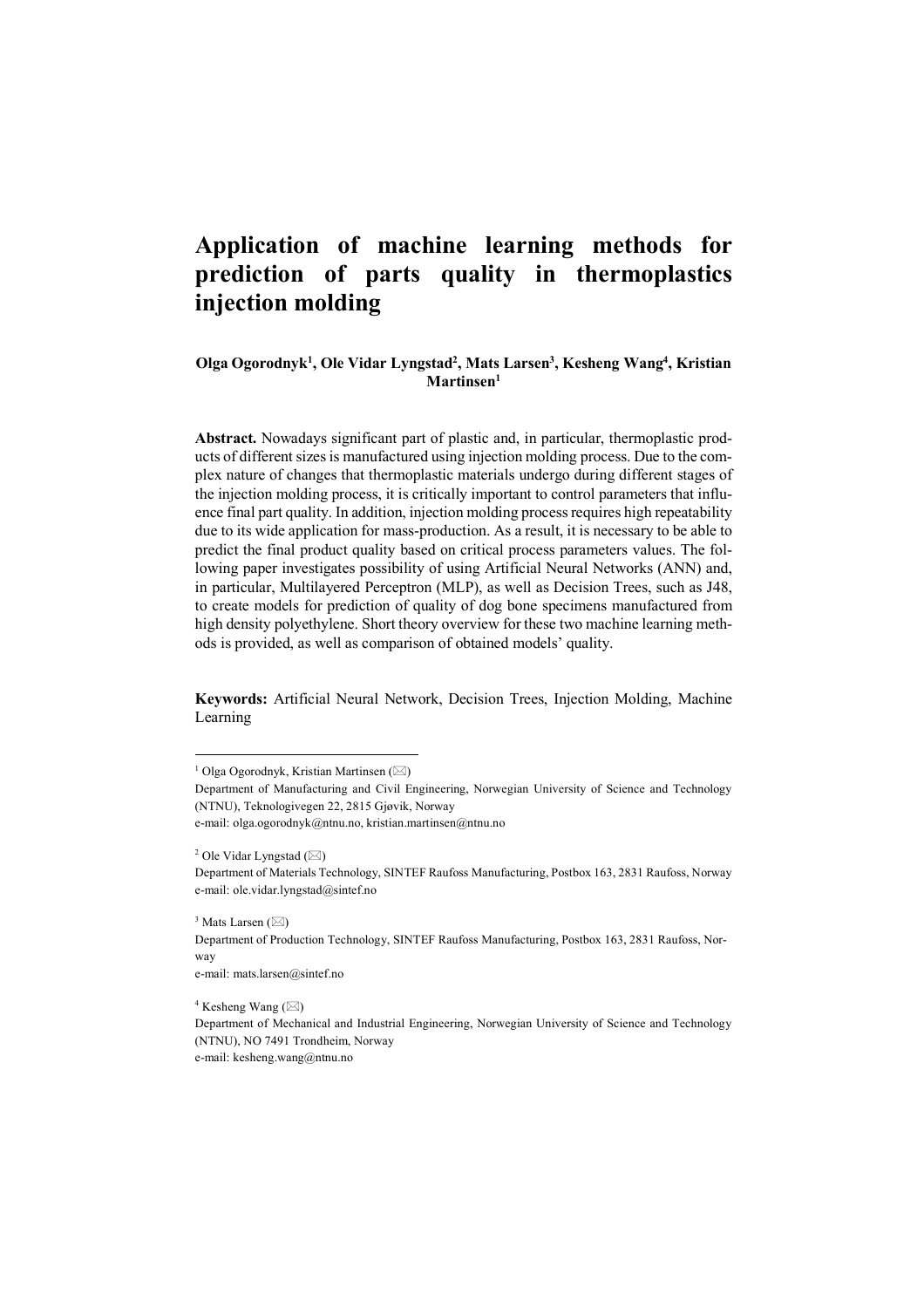## **1 Introduction**

In 2016 there were 335 million metric tons of plastics produced worldwide and 60 million metric tons in Europe [1]. At the same time, more than one third of all plastic products is produced using injection molding process [2], this makes injection molding one of the most frequently used processes for mass production of plastic parts for variety of applications.

Injection molding process includes such stages as: plasticization, filling, injection, cooling and ejection [3]. At first, material is fed into a heated barrel, where it is mixed and turned into molten plastic. The melt is then inserted into a cavity with help of injection pressure and reciprocating screw and afterwards packed with packing pressure to obtain part with a desired shape. The molten plastic cools down and solidifies inside of the mold, later the final part is ejected.

The process includes three main control loops: control loop of machine parameters (speed, pressure, temperature), control loop of process parameters (in-mold temperature and pressure) and quality control loop [4]. In order to obtain a final part of high quality, it is necessary to use optimal machine and process parameters [5], which are not always easy to define and are often obtained through trial and error method by injection molding machine operators based on their experience [3]. A problem with such approach is fact that injection molding is a highly competitive industry and it is not enough anymore to utilize only experience to determine the optimal parameters.

It would be of high convenience if, in case of insertion of machine/process parameters that may lead to production of defected parts, control system of injection molding machine would notify the operator that parameters need to be adjusted. This is why ability to predict part quality based on values of inputted process and machine parameters is of high importance.

Some of the most frequently occurring defects during injection molding are flash, short shot, sink mark, warpage and flow line [6]. *"Low injection pressure, short injection time, and low mold temperature will easily lead to short shot, and low packing pressure and short cooling time will cause warpage"* [7]. In this paper 41 machine and process parameters were logged during 160 machine runs. Models for prediction of the final part quality were then built using Artificial Neural Networks (ANN) and Decision Trees machine learning (ML) algorithms. Proposed prediction models are able to distinguish only good or bad parts, without possibility to categorize which type of defect occurs. There are multiple studies, where prediction models for injection molding are built with help of different ML methods. For example, Yen, Lin [8] use ANN in order to design runner dimensions to minimize warpage, Altan [9] use Taguchi, ANOVA and ANN methods to minimize shrinkage, Zhu and Chen [10] apply fuzzy neural network approach to predict flash. In [11, 12] genetic algorithm is used to obtain optimized process parameters and avoid warpage, while Che [13] uses particle swarm optimization combined with ANN to optimize costs for product and mold for injection molding. To authors' knowledge there are rare or no examples of use of Decision Trees method for training models in similar studies, that is why it will be interesting to compare it's performance with that of ANN. The following sections will give a broader description of

2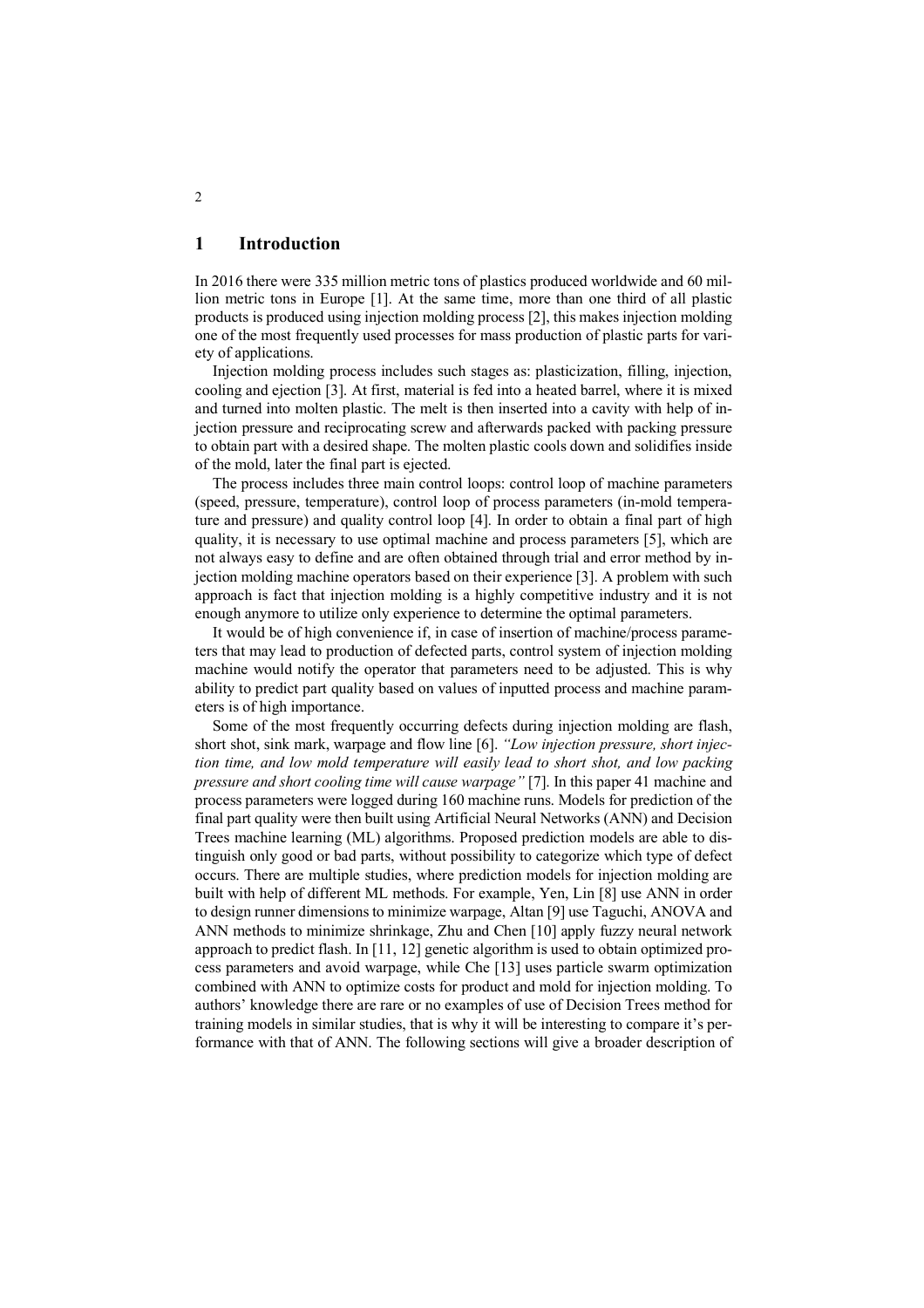the study setting, data collection, data processing, methods used to build prediction models and comparison of models' quality.

## **2 Methodology**

Described study was conducted with use of "ENGEL insert 130" vertical injection molding machine. Produced part is a standard dog bone specimen with 19 mm width and 165 mm length, as shown on Figure 1. The material used is high density polyethylene.



**Fig. 1** Dog bone specimen

Latin hypercube method in ModeFRONTIER [14] was used to create design of experiment (DOE) to gather data for a dataset with both high and low quality of the target part. The DOE included 32 different combinations of parameters such as: holding pressure, holding pressure time, backpressure, cooling time, injection speed, screw speed, barrel temperature and temperature of the tool/mold. Each combination has been launched 5 times on the injection molding machine, giving 160 data samples in the end of the experiment. The dataset is slightly unbalanced with 101 data samples representing defected parts and 59 samples for good parts. During each run values of 41 machine and process parameters were logged.

After the data has been gathered, Artificial Neural Network (Multilayered Perceptron) and Decision Trees (J48) methods were applied to the dataset in WEKA (Waikato Environment for Knowledge Analysis) [15]. ANN has been chosen as one of the methods for prediction model building as it is often applied in similar studies [8-10], while Decision Trees was used to compare ANN model with a model that is easier to interpret. In addition, it was of interest to see which parameters will become tree nodes and which values will be chosen as thresholds to make decision about the final part quality. The methods were first applied to the full dataset with 41 parameters included. As a next step Information Gain (InfoGain) feature selection method was used to identify parameters containing the biggest amount of information about the process. Afterwards ML methods were applied to reduced parameters sets of 35 and 18. The following section will give a short theory overview of the applied ML and feature selection methods, as well as explain how reduced number of parameters for prediction models was chosen.

# **3 Machine Learning Methods**

Machine learning methods use statistical techniques to improve algorithm's performance on a particular task. These methods *"give better results when it comes to process*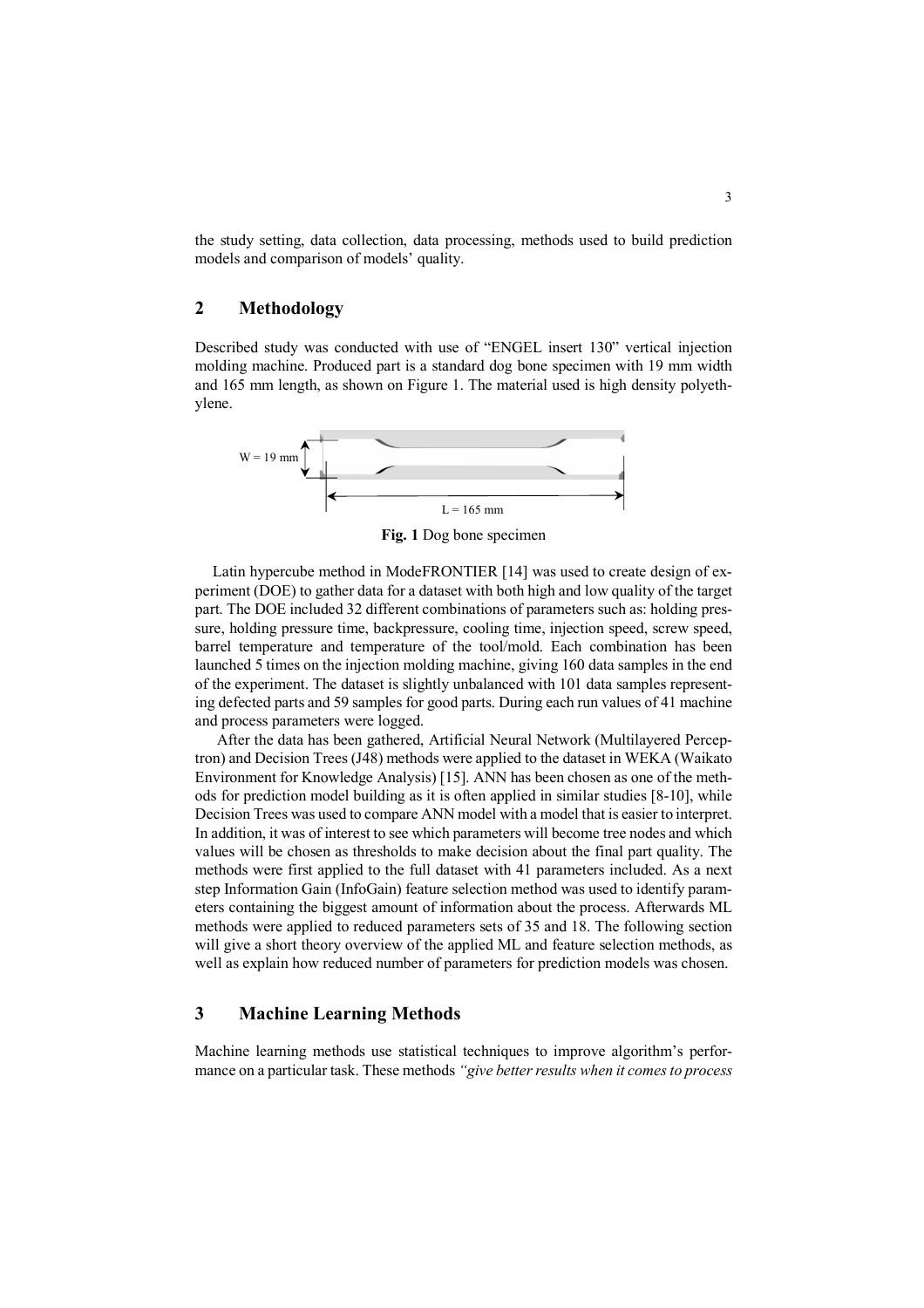*modelling and forecasting, as they have higher precision and lower error values compared to conventional modelling methods*" [16]. In addition, they are not as resource consuming as regular optimization techniques [17]. However, before applying ML methods, it is important to pre-process the data. Data and features that have missing, incomplete or redundant values are recommended to be avoided, when possible. Feature selection can be one of the ways to select the most "meaningful" parameters/features in the obtained data.

## **3.1 Feature selection**

Feature selection is a process of selecting a subset of features that are most relevant/useful for a model construction. It is also commonly used for dimensionality reduction to decrease amount of time and resources necessary to build a model. Feature selection methods allow to choose the most relevant features for the task and use them to train the model, removing redundant and correlated attributes/parameters.

As mentioned before, Information Gain was used in this study to evaluate quality of parameters logged during the experiment. Information gain *"is defined as the amount of information, obtained from the attribute"* [18]. InfoGain takes values between 0 and 1, the bigger is the value the more relevant is the attribute/parameter. The list of all parameters and their information gain scores is shown in Table 1. The prediction models were at first trained with use of all 41 parameters, afterwards 6 attributes (Machine time, Shot counter, Good parts counter, Bad parts counter, Parts counter and Machine date) were removed as irrelevant by meaning and the models were built one more time with 35 parameters. Later all the attributes that have information gain score equal to 0 were removed and the models were trained again using 18 attributes.

#### **3.2 Artificial Neural Networks**

Artificial Neural Networks (ANN) is one of ML methods used for modeling and forecasting in variety of areas of science, business and engineering. The main idea of the method is based on biological neural networks found in animal brains. It includes use of interconnected processing elements called neurons. These elements are organized in separate layers connected with weights. Such models are able to "learn" to perform tasks by considering samples related to the problem they are supposed to solve. Every time a new sample is "fed" to the network, the weights are adjusted accordingly in order to obtain a model that is able to perform a necessary task in the best possible way. In case of this study, ANN is "learning" through processing samples of good and bad parts characterized by number of relevant parameters.

Multilayer Perceptron (MLP) is one of classic ANN models. It is based on sequence of layers of neurons interconnected between each other, where layer-to-layer mapping is activated with a non-linear function. In this study sigmoid function is used as an activation function.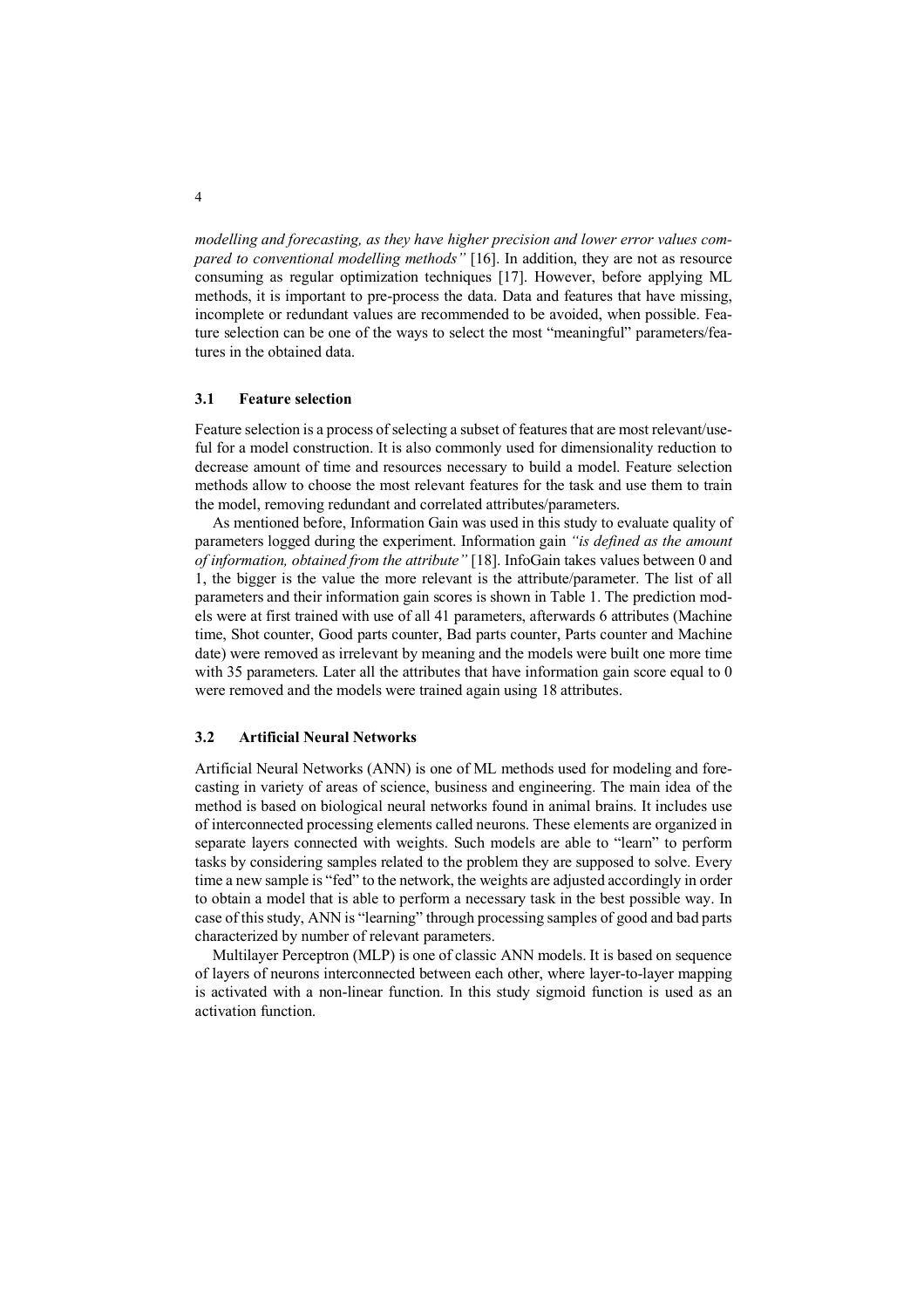#### **3.3 Decision trees**

Decision trees is a class of supervised learning algorithms. The main idea behind the method is to use training data to build a predictive model shown in a form of a tree structure. Final goal is then to find a correct answer to a problem with minimal possible number of decisions using the obtained model. However, this is not always possible due to noise and missing values in data.

The basic algorithm for learning a decision tree consists of the following steps: select parameter or value that gives the "best" data split, create "child" nodes based on the split, run the algorithm recursively on the "child" nodes until certain stopping criteria is reached (the tree is too large, or number of examples left is too small). J48 algorithm used in this study includes additional features such as handling missing values and continuous attributes/parameters values, as well as decision trees pruning. The following section will show results of application of described methods to the obtained data set.

| #              | <b>InfoGain</b><br>score | Parameter name                                          |  |
|----------------|--------------------------|---------------------------------------------------------|--|
| 1              | 0.9497                   | Machine time                                            |  |
| $\overline{c}$ | 0.6694                   | Shot counter                                            |  |
| 3              | 0.6694                   | Good parts counter                                      |  |
| $\overline{4}$ | 0.5685                   | Cushion after holding<br>pressure                       |  |
| 5              | 0.556                    | Cushion smallest                                        |  |
| 6              | 0.3904                   | Screw speed max                                         |  |
| 7              | 0.3812                   | Temperature cylinder<br>zone2 average                   |  |
| 8              | 0.3571                   | Plasticizing number                                     |  |
| 9              | 0.2933                   | Switchover time                                         |  |
| 10             | 0.2735                   | Heating group cylin-<br>der1 zone1 set tempera-<br>ture |  |
| 11             | 0.2628                   | Waiting delay                                           |  |
| 12             | 0.2312                   | Injection time                                          |  |
| 13             | 0.229                    | Bad parts counter                                       |  |
| 14             | 0.1995                   | Plasticizing time set<br>max                            |  |
| 15             | 0.1731                   | Specific pressure at<br>switchover                      |  |
| 16             | 0.1473                   | Parts counter                                           |  |
| 17             | 0.1263                   | Plasticizing time                                       |  |
| 18             | 0.121                    | Speed max                                               |  |
| 19             | 0.0806                   | Cushion average                                         |  |
| 20             | 0.0663                   | Injection work                                          |  |

| 21 | 0.016          | Machine date             |  |
|----|----------------|--------------------------|--|
| 22 | 0              | Ejector position last    |  |
|    | $\overline{0}$ | Decomposition after      |  |
| 23 |                | plasticization           |  |
| 24 | $\theta$       | Switchover volume        |  |
| 25 | $\mathbf{0}$   | Current station          |  |
| 26 | $\bf{0}$       | Injection pressure limit |  |
| 27 | $\overline{0}$ | Injection time set max   |  |
| 28 | $\theta$       | Ejector position set     |  |
|    |                | max                      |  |
| 29 | $\overline{0}$ | Last cycle time          |  |
| 30 | $\overline{0}$ | Closing force            |  |
| 31 | $\overline{0}$ | Plasticizing delay time  |  |
|    |                | set                      |  |
| 32 | $\overline{0}$ | Shot volume              |  |
| 33 | $\overline{0}$ | Holding pressure time    |  |
| 34 | $\theta$       | Clamping force at        |  |
|    |                | switchover               |  |
| 35 | $\overline{0}$ | Cushion smallest set     |  |
|    |                | max                      |  |
| 36 | $\overline{0}$ | Cooling time last        |  |
| 37 | $\overline{0}$ | Flow number              |  |
| 38 | $\bf{0}$       | Cushion ideal            |  |
| 39 | $\overline{0}$ | Plasticizing time set    |  |
|    |                | min                      |  |
| 40 | $\overline{0}$ | Ejector position set min |  |
| 41 | $\bf{0}$       | Injection time set min   |  |

**Table 1** Information Gain scores for parameters used in the study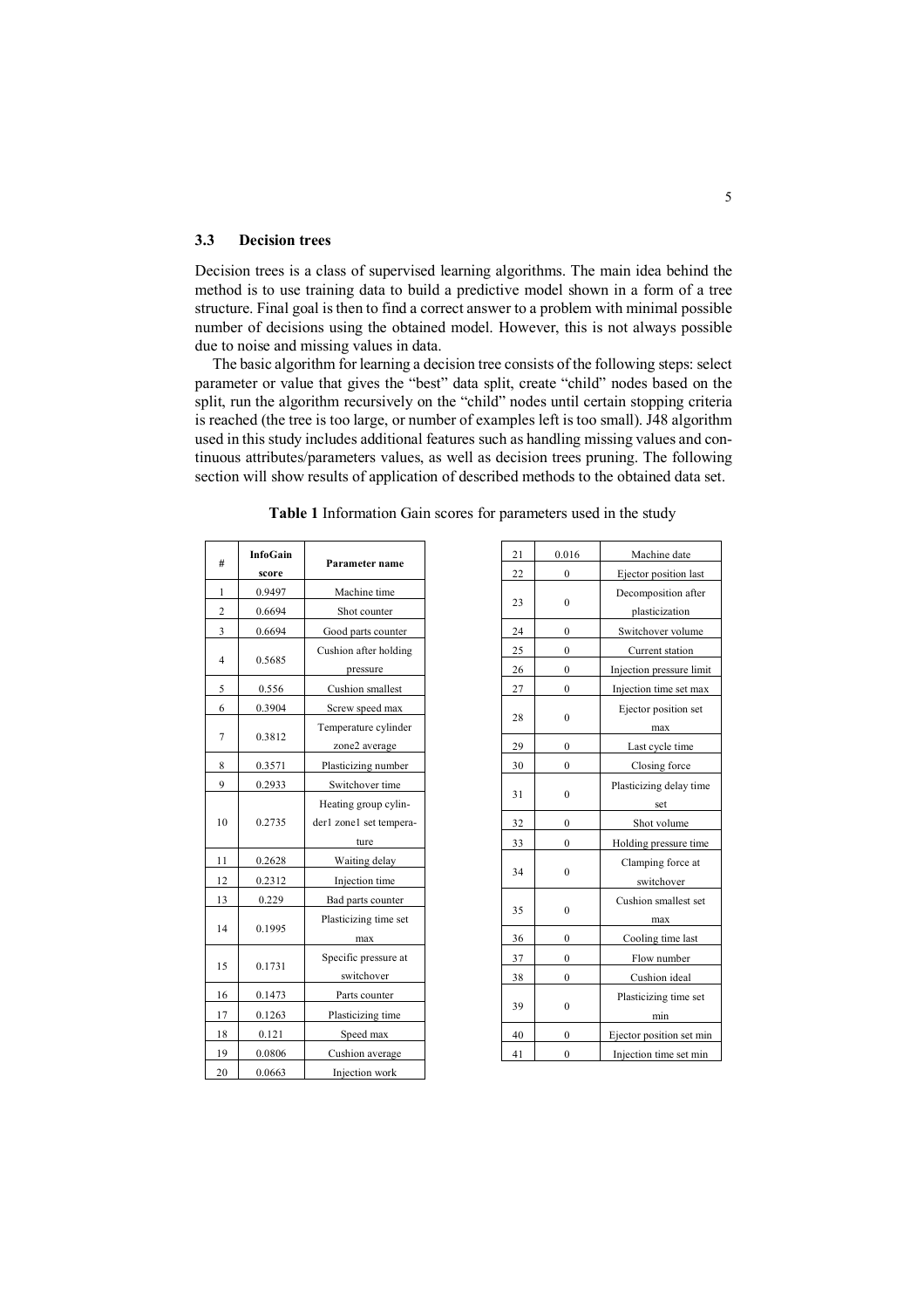## **4 Results**

The main goal of this study was to create prediction models capable of distinguishing between high- and low-quality parts based on machine and process parameters, in particular, dog bone specimens with 19 mm width and 165 mm length manufactured from high density polyethylene. After training the model, it is capable of notifying a machine operator that the parameters need to be adjusted not to produce defected parts. Simplified study procedure used to reach the goal is shown on Figure 2.



**Fig. 2** Simplified study procedure

The first method used to train the model is MLP, to verify quality of the model 10 folds cross validation was used. The algorithm has been launched three times including 41, 35 and 18 parameters based on the feature selection and common sense related to meaning of the logged parameters. The final architecture of the neural network includes 3 layers (input layer, hidden layer and output layer) and 22 neurons in the hidden layer ((number of parameters  $+$  number of classes)/2) for the first model, 3 layers and 19 neurons in the hidden layer for the second model, as well as 3 layers and 10 neurons in the hidden layer for the third. Quality of the final models was assessed with help of Accuracy and ROC area metrics, which can be seen in Table 2. The second method applied is Decision Trees (J48). There were three models trained, with the same number of features as in case with ANN, 10 folds cross validation was also applied. Due to ability of J48 algorithm to prune obtained decision trees, no matter how many features were used, the resulting tree always included 6 nodes. Each tree included the following features: Cushion after holding pressure, Screw speed max, Injection time and Holding pressure. In addition to those four, the first model also included Bad parts and Holding pressure time features, the second model – Plasticizing time set max and Holding pressure time, while the third had Plasticizing time set max and Injection work.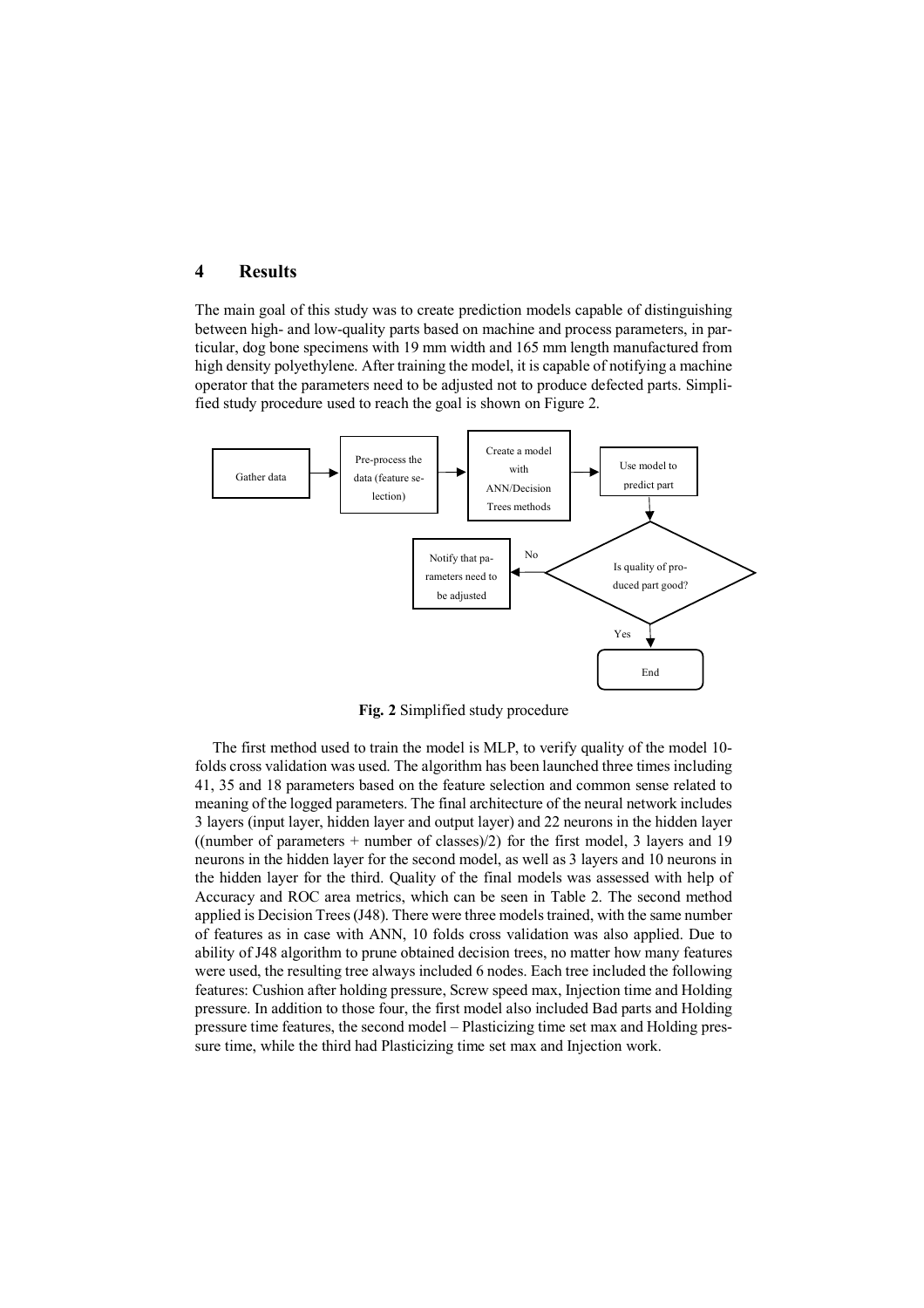|                        | ANN (MLP) | Decision Tree (J48) |
|------------------------|-----------|---------------------|
| Accuracy (41 features) | 88.75 %   | 95.625%             |
| ROC area (41 features) | 0.942     | 0.957               |
| Accuracy (35 features) | 96.875%   | 96.25%              |
| ROC area (35 features) | 0.996     | 0.958               |
| Accuracy (18 features) | 99.375%   | 97.5%               |
| ROC area (18 features) | 0.994     | 0.968               |
| Accuracy average       | 95%       | 96.45%              |

**Table 2** Comparison of obtained models' quality

As it is possible to see from Table 2, both algorithms show high quality results with average accuracy of 95% of correctly classified instances of good and bad parts for ANN and 96.45% for Decision Trees. Both algorithms show increase in accuracy after removing features that do not contain much information about the process.

## **5 Conclusions**

In this study, experimental data has been collected from "ENGEL insert 130" vertical injection molding machine. The data includes 41 machine and process parameters from 160 machine runs based on variation of holding pressure, holding pressure time, backpressure, cooling time, injection speed, screw speed, barrel temperature and temperature of the tool/mold parameters. Parameters are varied according to the DOE consisting of 32 combinations of above mentioned attributes. The obtained data set includes 101 instances of bad and 59 instances of good parts. Due to unbalanced data set 10 folds cross validation is used to increase quality of the final models.

Collected data is then pre-processed with help of Information Gain feature selection algorithm. Later six different quality prediction models are built with help of ANN (MLP) and Decision Trees (J48) methods (three models per method). The models are assessed with help of accuracy and ROC area measures. Models with the highest accuracy rate are obtained with use of 18 parameters/features for both ANN and Decision Trees. The highest accuracy rates are 99.375% and 97.5% for MLP and J48 correspondingly. In addition, Decision Trees algorithm has shown that the main features used to make the final decision about quality of the part are: Cushion after holding pressure, Screw speed max, Injection time, Holding pressure, Holding pressure time, Plasticizing time set max and Injection work.

## **6 Acknowledgement**

This research is funded by Norwegian Research Council as a part of MegaMould project.